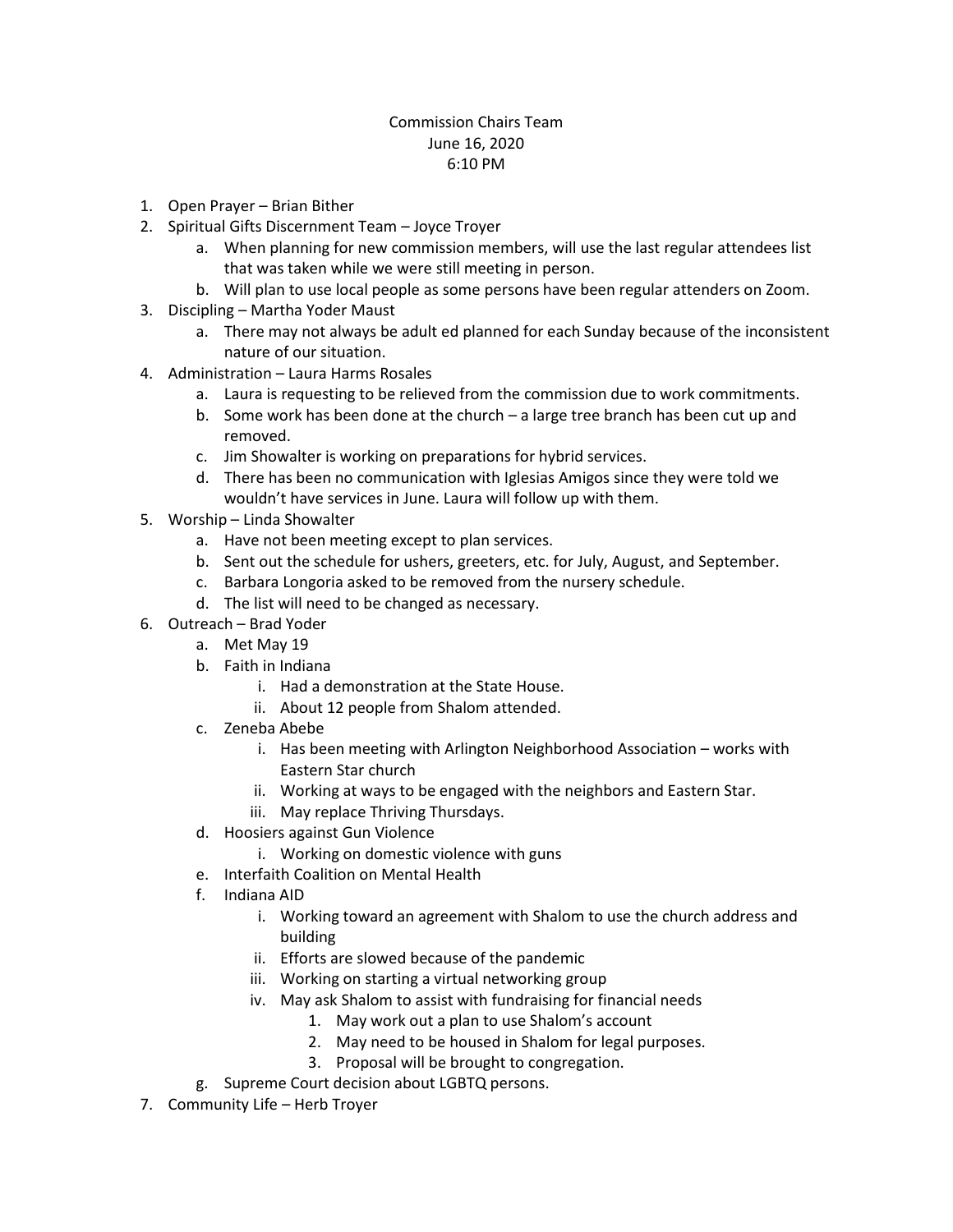- a. Will meet next Tuesday
- b. Nothing new.
- c. If there are things needed, let the commission know.
- d. Meals are being provided for the Hodel family.
- 8. VAT Jeanne Smucker
	- a. Discussed face-to-face meetings at church
	- b. Discussed race issues
		- i. Responding to police shootings and race relations
		- ii. Requesting responses from each commission
	- c. Pastoral search currently working with IM Conference
- 9. Proposal for Gathering Safely Martha Yoder Maust
	- a. A list of guidelines were sent to Commission Chairs
	- b. An guide regarding air flow in the church sanctuary was prepared by Jim Showalter and sent to Commission Chairs
	- c. Still discussing options
	- d. A recommendation
		- i. Decision about reopening be based on number of deaths per week
			- 1. Less than 5 per day for 3 weeks (averages)
			- 2. Currently, June  $1-7-7.2$  deaths per day average
			- 3. June  $8-15 4.7$  deaths per day average
		- ii. There is no completely safe situation
		- iii. We may still want to take a poll
		- iv. May want to start with 25 persons or fewer.
		- v. One church has said they will have no in person meetings until all feel safe.
		- vi. There will probably be nothing for the children
			- 1. Parents of preschool children met
			- 2. May take children to fellowship hall during the service with the parents
		- vii. Should the age groups be segregated?
		- viii. The more mixing of people, the higher the risk
	- e. Will continue to plan for Zoom services and then move to hybrid
	- f. Hymnals and Bibles will be removed from the pews
	- g. Place arrows indicating direction of movement
	- h. Rows of pews will be blocked off
	- i. Obtain signage from CDC and have masks and sanitizers available
	- j. Will need to have persons to answer questions re health questions
		- i. Greeters? Ushers? Will have different roles.
		- ii. Signs on bathroom doors about only 2 people in at the same time
	- k. More legwork needed for training
	- l. Need to have enough persons available to do the work
		- i. Ushers
		- ii. Greeters
		- iii. Sound and computer persons
	- m. Need to communicate guidelines and plans with the congregation and put on website
	- n. Martha will monitor the death rates
		- i. When threshold is met, will poll the congregation
		- ii. Will send the information to the congregation
		- iii. May need to see if there are spikes before reopening
- 10. Racism Jeanne Smucker